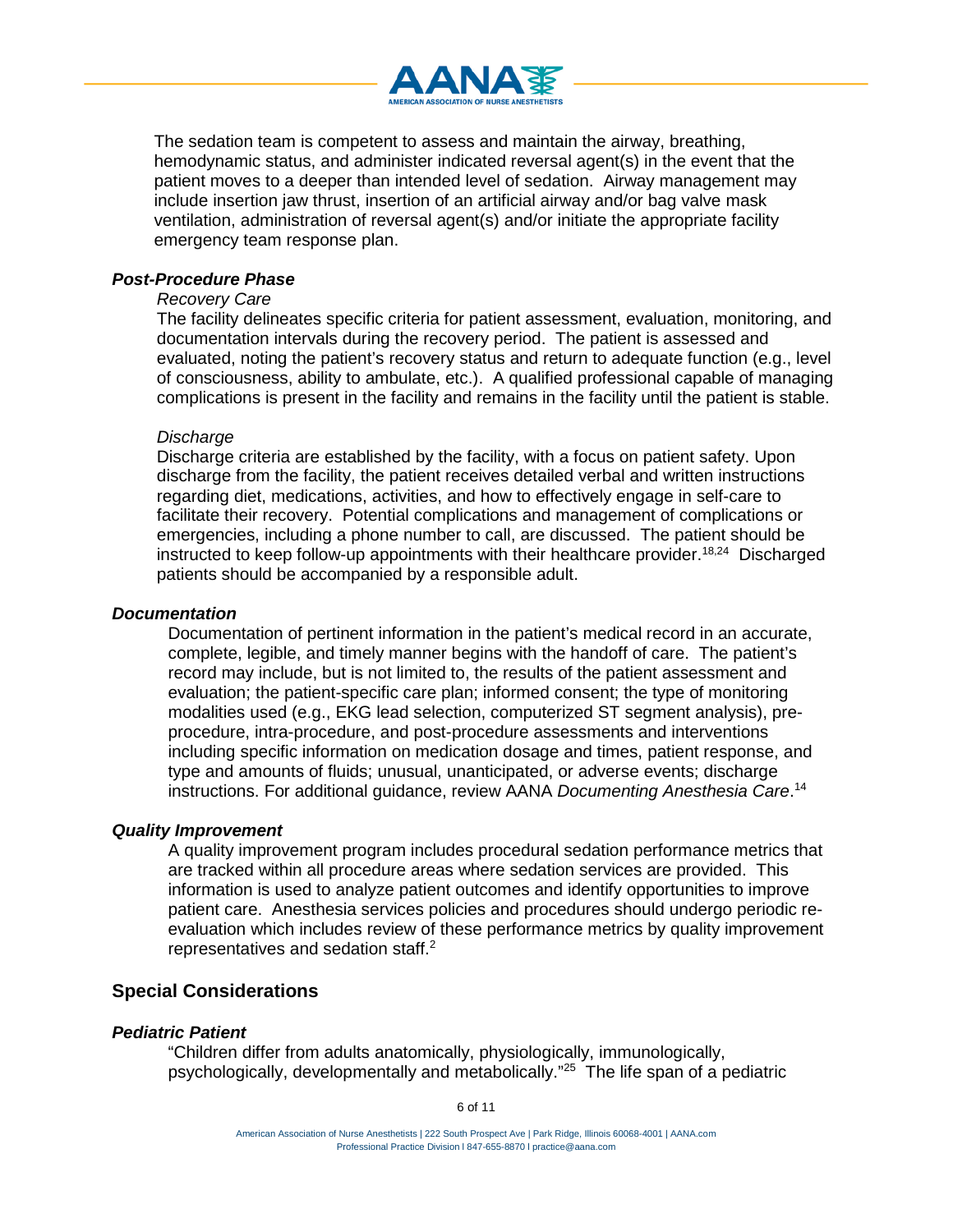patient includes neonate, infant, toddler, preschool, grade school, teen, and young adult.

Additional considerations regarding pediatric sedation include:<sup>19</sup>

- During the pre-sedation assessment and evaluation, which includes patient's age, weight, developmental stage, health history, and physical exam, consultation with the pediatrician and/or other clinical specialist, such as an anesthesia professional, may be necessary when treating high-risk pediatric patients (e.g., physical status 3 and 4).
- Doses of sedatives in children are calculated based on weight.
- During procedural sedation, at least one sedation provider present should have specialized training in pediatric procedural sedation and rescue techniques.
- Age and size-appropriate equipment and medications for resuscitation should be immediately available during and after sedation.
- Upon discharge, a responsible adult who has accompanied the child to the procedure receives specific oral and written discharge instructions that include:
	- o Special instructions of observing child's head position to prevent airway occlusion if child will travel in a car seat.
	- Signs and symptoms of potential complications.
	- o Steps to follow in case of complications including a 24-hour emergency telephone number.

Additional pediatric considerations are available from:

- [The Society for Pediatric Anesthesia](http://www.pedsanesthesia.org/)
- [The American Academy of Pediatrics](http://www.aap.org/)
- [Society of Gastroenterology Nurses and Associates](http://www.sgna.org/)
- [The American Heart Association's Pediatric Advanced Life Support \(PALS\)](http://www.heart.org/HEARTORG/CPRAndECC/HealthcareProviders/Pediatrics/Pediatrics_UCM_001282_SubHomePage.jsp) [program](http://www.heart.org/HEARTORG/CPRAndECC/HealthcareProviders/Pediatrics/Pediatrics_UCM_001282_SubHomePage.jsp)
- [The American Academy of Pediatrics and American College of Emergency](http://www.aplsonline.com/) [Physicians' Advanced Pediatric Life Support \(APLS\) program](http://www.aplsonline.com/)

## *Older Adult*

As life span has become longer with improved management of health, a single definition of how society defines "senior" citizens has become arbitrary. In general, the chronological age of 60 to 65 is still used by many healthcare providers as a gross guide. $26$  As such, there are several considerations regarding senior patients that should be considered when developing the plan for sedation include:<sup>20,27</sup>

- Existing, procedure or sedation related physical and/or cognitive limitations to optimize safety after discharge.
- When indicated for any physical status 3 or 4 patients, consult the patient's primary care physician to optimize the patient prior to sedation and/or include an anesthesia provider in the plan of care.
- Carefully *titrate* each drug to evaluate effect. Weight based dosing may cause the patient to move to an unintended level of sedation.
- Risk for hypothermia during procedures due to impaired thermoregulation.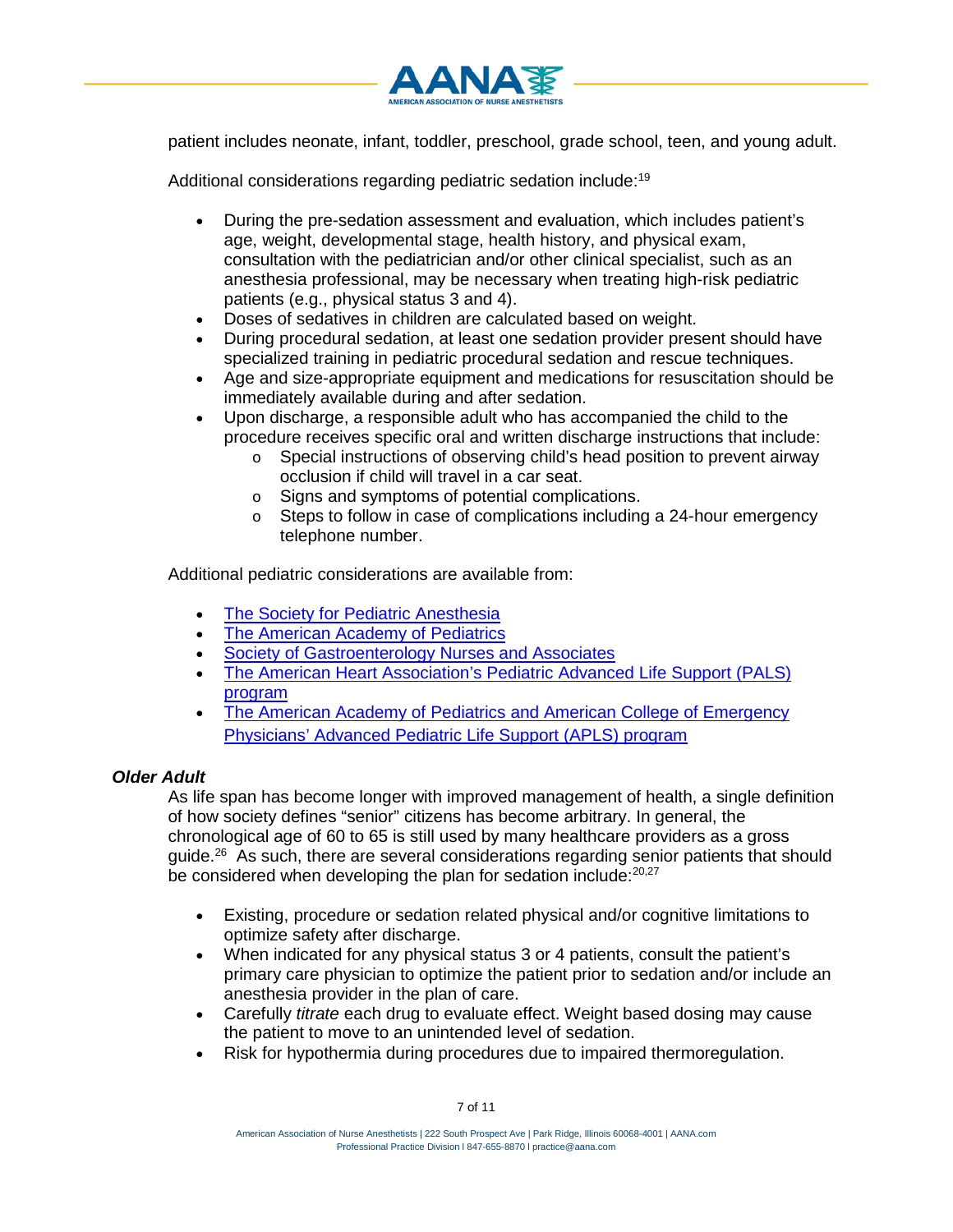

- During airway evaluation, identify degree of flexion and extension of the neck that is tolerated to properly position the head and neck to avoid injury.
- An accompanying spouse, friend, another family member or living situation may not be capable of providing the needed assistance after discharge. Develop a post discharge plan with patient and caregivers to optimize safety.

Additional geriatric considerations are available from:

- [The Society for the Advancement of Geriatric Anesthesia](http://www.sagahq.org/professionalresources.html)
- **[Society of Gastroenterology Nurses and Associates](http://www.sgna.org/)**

## **Emerging Technology: Computer-Assisted Personalized Sedation**

The computer-assisted personalized sedation (CAPS) system integrates the physician and RN sedation team with physiologic monitoring and drug delivery through a computer interface to provide safeguards and facilitate drug titration personalized to the needs of each patient.<sup>28</sup> Anesthesia professionals, including CRNAs, should be involved in policy development, staff education, device implementation, ongoing quality improvement program, and available in the facility when the CAPS system is being used to participate as necessary in patient resuscitation.

The CAPS system facilitates the administration of minimal to moderate propofol sedation using drug delivery algorithms that calculate and deliver appropriate amounts of drug, based on the patient's physiological measurements and response to tactile and voice stimulation.32 CAPS is not intended for administration of deep sedation, general anesthesia or for sedation of high-risk patients (e.g., physical status 3 or 4, morbidly obese, difficult airway, risk of aspiration, complex procedure).<sup>29,30,31</sup>

The CAPS system incorporates cardiovascular and respiratory monitors, such as the electrocardiogram, pulse oximeter, end-tidal carbon dioxide, respiratory rate, heart rate, blood pressure, and responsiveness.28,31 The CAPS system processes hemodynamic parameters and patient responsiveness to titrate the amount of propofol administered intravenously.<sup>28,31</sup> The system will increase oxygen delivery based on the patient's peripheral oxygen saturation<sup>28,31</sup> The system detects signs associated with over sedation and will automatically modify or stop the propofol infusion.<sup>32</sup> As with any procedural sedation policy, emergency protocols are initiated as necessary.

CRNA participation in policy development and implementation phases include:

- Evaluation of the CAPS devices
- Development of protocols to maintain sedation standards
- Development of emergency and resuscitation procedures
- Education of the sedation team, comprised of healthcare providers being trained to use the CAPS devices
- Integration of CAPS with existing processes of care
- Development and measurement of outcomes metrics for continuous quality improvement
- Ongoing assessment of competencies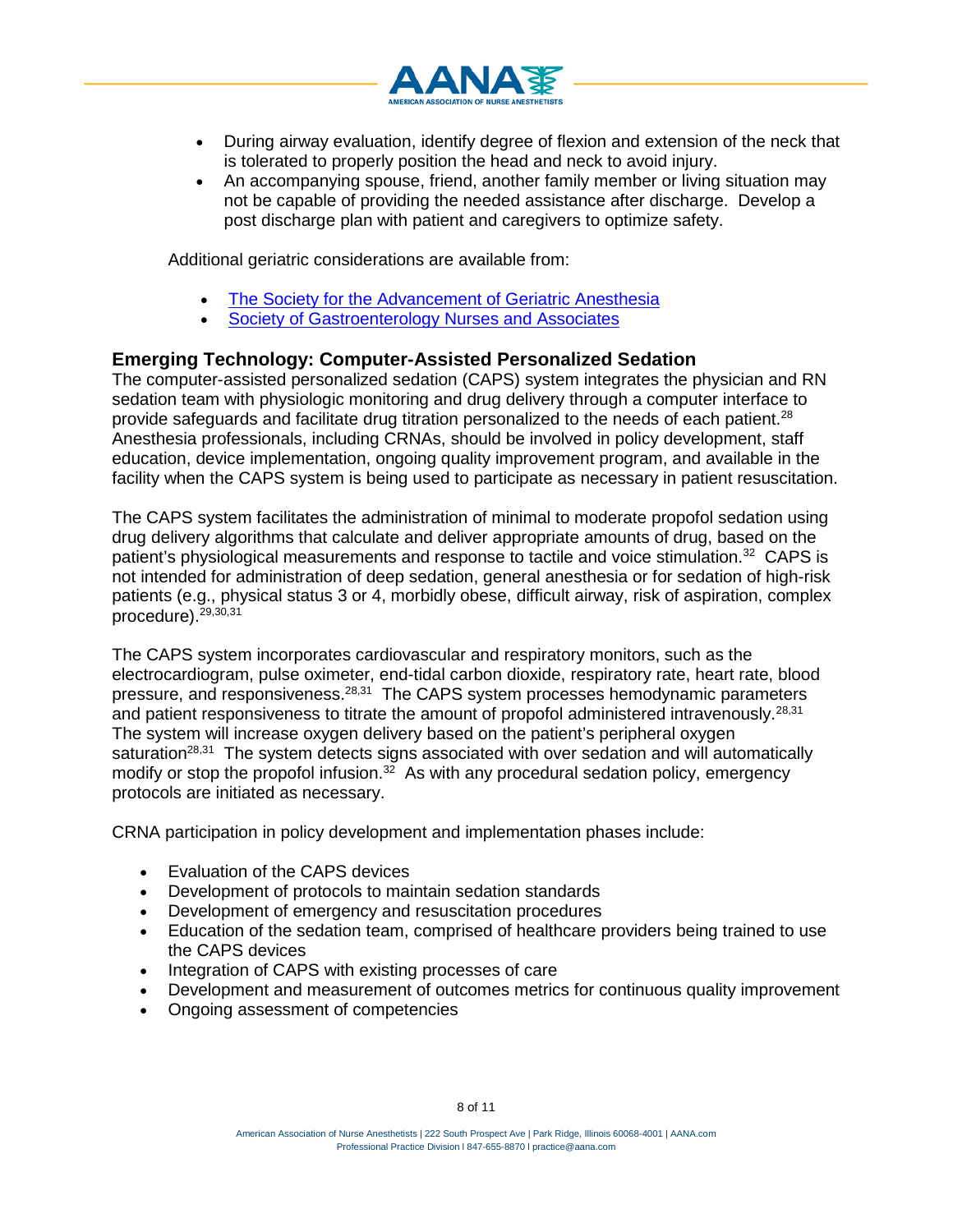

As of this document publication date, the SEDASYS® System is the only U.S. Food and Drug Administration (FDA)-approved CAPS device on the market used for the delivery of propofol for minimal-to-moderate sedation in patients undergoing elective colonoscopy or esophagogastroduodenoscopy (EGD). Information regarding the SEDASYS® System is available on the FDA website:

[http://www.accessdata.fda.gov/scripts/cdrh/cfdocs/cftopic/pma/pma.cfm?num=p080009.](http://www.accessdata.fda.gov/scripts/cdrh/cfdocs/cftopic/pma/pma.cfm?num=p080009) Facilities and providers who implement a CAPS system should follow the manufacturer's guidelines and FDA's labeling requirements pertaining to the use of the device.

## **Conclusion**

With increasing numbers of diagnostic, therapeutic, or invasive procedures taking place in and outside of the operating room, non-anesthesia professionals administering procedural sedation must be prepared, competent, and skilled to achieve optimal patient outcomes and satisfaction.

Detailed facility policies and ongoing quality improvement efforts support providers in the delivery of safe, high-quality patient care.

## **References**

- 1. Orlewicz M, Coleman A, Dudley R, Windle M, Bailey R. Procedural Sedation. [http://emedicine.medscape.com/article/109695-overview.](http://emedicine.medscape.com/article/109695-overview) Accessed January 20, 2015.
- 2. Centers for Medicare & Medicaid Services (CMS). State Operations Provider Manual, Appendix A - Survey Protocol, Regulations and Interpretive Guidelines for Hospitals, Certification. Revised Appendix A, Interpretive Guidelines for Hospitals §482.52 Condition of Patricipation: Anesthesia Services, Interpretive Guidelines §482.52. 2011.
- 3. Fanning RM. Monitoring during sedation given by non-anaesthetic doctors. *Anaesthesia.* Apr 2008;63(4):370-374.
- 4. American Society of Anesthesiologists. Statement on granting privileges to nonanesthesiologist physicians for personally administering or supervising deep sedation. Approved by the ASA House of Delegates on October 18, 2006, and amended on October 17, 2012.

[http://www.asahq.org/~/media/Sites/ASAHQ/Files/Public/Resources/standards](http://www.asahq.org/%7E/media/Sites/ASAHQ/Files/Public/Resources/standards-guidelines/statement-on-granting-privileges-to-nonanesthesiologist-administering-physicians-deep-sedation.pdf)[guidelines/statement-on-granting-privileges-to-nonanesthesiologist-administering](http://www.asahq.org/%7E/media/Sites/ASAHQ/Files/Public/Resources/standards-guidelines/statement-on-granting-privileges-to-nonanesthesiologist-administering-physicians-deep-sedation.pdf)[physicians-deep-sedation.pdf.](http://www.asahq.org/%7E/media/Sites/ASAHQ/Files/Public/Resources/standards-guidelines/statement-on-granting-privileges-to-nonanesthesiologist-administering-physicians-deep-sedation.pdf) Accessed November 10, 2014.

5. American Society of Anesthesiologists. Statement on granting privileges for administration of moderate sedation to practitioners who are not anesthesia professionals. Approved by the ASA House of Delegates on October 25, 2005, and amended on October 19, 2011. [http://www.asahq.org/~/media/Sites/ASAHQ/Files/Public/Resources/standards](http://www.asahq.org/%7E/media/Sites/ASAHQ/Files/Public/Resources/standards-guidelines/statement-on-granting-privileges-for-administration-of-moderate-sedation-to-non-anesthesiologist.pdf)[guidelines/statement-on-granting-privileges-for-administration-of-moderate-sedation-to-](http://www.asahq.org/%7E/media/Sites/ASAHQ/Files/Public/Resources/standards-guidelines/statement-on-granting-privileges-for-administration-of-moderate-sedation-to-non-anesthesiologist.pdf)

[non-anesthesiologist.pdf.](http://www.asahq.org/%7E/media/Sites/ASAHQ/Files/Public/Resources/standards-guidelines/statement-on-granting-privileges-for-administration-of-moderate-sedation-to-non-anesthesiologist.pdf) Accessed November 10, 2014. 6. Shabanie A. Conscious sedation for interventional procedures: a practical guide. *Tech*

- *Vasc Interv Radiol.* Jun 2006;9(2):84-88. 7. Antonelli MT, Seaver D, Urman RD. Procedural sedation and implications for quality and
- risk management. *J Healthc Risk Manag.* 2013;33(2):3-10. 8. Metzner J, Domino KB. Risks of anesthesia or sedation outside the operating room: the role of the anesthesia care provider. *Curr Opin Anaesthesiol.* Aug 2010;23(4):523-531.
- 9. Rex DK. Effect of the Centers for Medicare & Medicaid Services policy about deep sedation on use of propofol. *Ann Intern Med.* May 3 2011;154(9):622-626.

9 of 11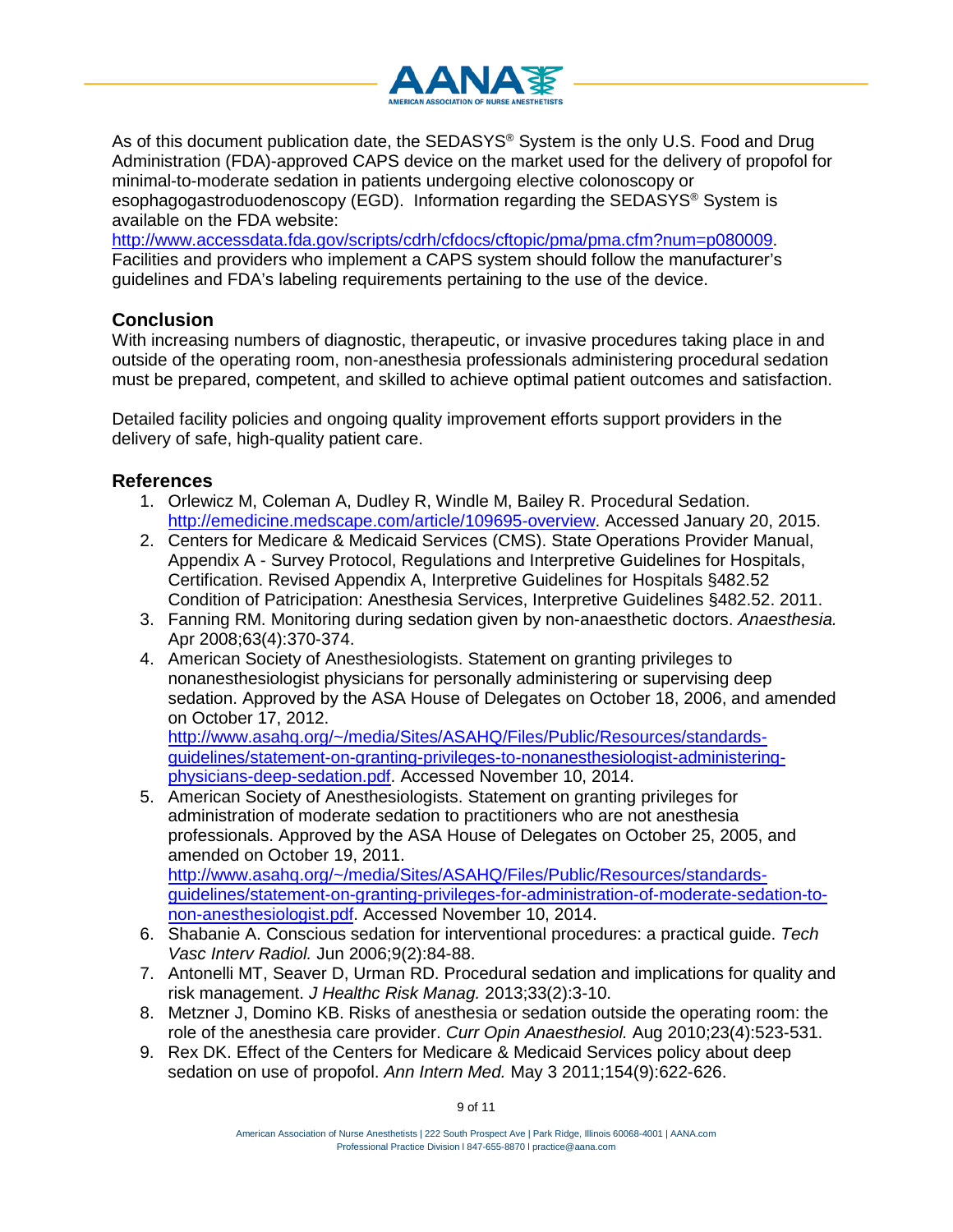

- 10. Practice guidelines for sedation and analgesia by Non-Anesthesiologists. An updated report by the American Society of Anesthesiologists task force on sedation and analgesia by Non-Anesthesiologists. *Anesthesiology.* 2002;96:1004-1017.
- 11. Standards for Nurse Anesthesia Practice. Park Ridge, IL: American Association of Nurse Anesthetists; 2013.
- 12. Standards for Office Based Anesthesia Practice. Park Ridge, IL: American Association of Nurse Anesthetists; 2013. .
- 13. The Role of the CRNA on the Procedure Team. Park Ridge, IL: American Association of Nurse Anesthetists; 2015.
- 14. Documenting Anesthesia Care. Park Ridge, IL: American Association of Nurse Anesthetists; 2016.
- 15. Informed Consent in Anesthesia. Park Ridge, IL: American Association of Nurse Anesthetists; 2004.
- 16. Joint Commission on Accreditation of Healthcare Organizations. Comprehensive Accreditation Manual for Hospitals: The Official Handbook by the JCAHO. Oakbrook Terrace, IL: Joint Commission on Accreditation of Healthcare Organizations 2005.
- 17. American Society of Anesthesiologists. Continuum of depth of sedation: Definition of general anesthesia and levels of sedation/analgesia. Approved by the ASA House of Delegates on October 13, 1999, and last amended on October 15, 2014. [http://www.asahq.org/~/media/Sites/ASAHQ/Files/Public/Resources/standards](http://www.asahq.org/%7E/media/Sites/ASAHQ/Files/Public/Resources/standards-guidelines/continuum-of-depth-of-sedation-definition-of-general-anesthesia-and-levels-of-sedation-analgesia.pdf)[guidelines/continuum-of-depth-of-sedation-definition-of-general-anesthesia-and-levels](http://www.asahq.org/%7E/media/Sites/ASAHQ/Files/Public/Resources/standards-guidelines/continuum-of-depth-of-sedation-definition-of-general-anesthesia-and-levels-of-sedation-analgesia.pdf)[of-sedation-analgesia.pdf.](http://www.asahq.org/%7E/media/Sites/ASAHQ/Files/Public/Resources/standards-guidelines/continuum-of-depth-of-sedation-definition-of-general-anesthesia-and-levels-of-sedation-analgesia.pdf) Accessed November 10, 2014.
- 18. Williams A. Anesthesia for therapeutic and diagnostic procedures. In: Nagelhout JJ, Plaus KL, eds. *Nurse Anesthesia*. 5th ed. St. Louis, MO: Saunders Elsevier; 2014:1260- 1288.
- 19. Society of Gastroenterology Nurses and Associates, Inc. Pediatrics. [http://www.sgna.org/GI-Nurse-Sedation/SpecialCircumstances.](http://www.sgna.org/GI-Nurse-Sedation/SpecialCircumstances) Accessed February 15, 2016.
- 20. Society of Gastroenterology Nurses and Associates, Inc. Elderly. [http://www.sgna.org/GI-Nurse-Sedation/SpecialCircumstances.](http://www.sgna.org/GI-Nurse-Sedation/SpecialCircumstances) Accessed February 15, 2016.
- 21. Society of Gastroenterology Nurses and Associates, Inc. Overview of endoscopic sedation

[http://sgna02.dev.itswebs.com/issues/sedationfactsorg/sedationadministration/endoscop](http://sgna02.dev.itswebs.com/issues/sedationfactsorg/sedationadministration/endoscopicsedation.aspx) [icsedation.aspx.](http://sgna02.dev.itswebs.com/issues/sedationfactsorg/sedationadministration/endoscopicsedation.aspx) Accessed February 15, 2016.

- 22. Patient-Centered Perianesthesia Communication. Park Ridge, IL: American Association of Nurse Anesthetists; 2014.
- 23. White F, Eng M. Ambulatory (outpatient) anesthesia In: Miller RD, Eriksoon LI, Fleisher LA, Wiener-Kronish JP, Young WL, eds. *Miller's Anesthesia* Vol 2. 7th ed. Philadelphia: Churchill Livingstone Elsevier; 2009:2419-2459.
- 24. Issues of importance: maintaining comfort and compassion for patients in pain. *ONS News.* 2004;19(9 Suppl):15-16.
- 25. American Academy of Pediatrics Committee on Pediatric Workforce. Definition of a pediatrician. *Pediatrics.* April 2015;135(4):780-781.
- 26. World Health Organization. Definition of an older or elderly person. [http://www.who.int/healthinfo/survey/ageingdefnolder/en/.](http://www.who.int/healthinfo/survey/ageingdefnolder/en/) Accessed February 13, 2016.
- 27. American Society of PeriAnesthesia Nurses. Frequently Asked Questions. [http://www.aspan.org/Clinical-Practice/FAQs.](http://www.aspan.org/Clinical-Practice/FAQs) Accessed January 14, 2015.

10 of 11